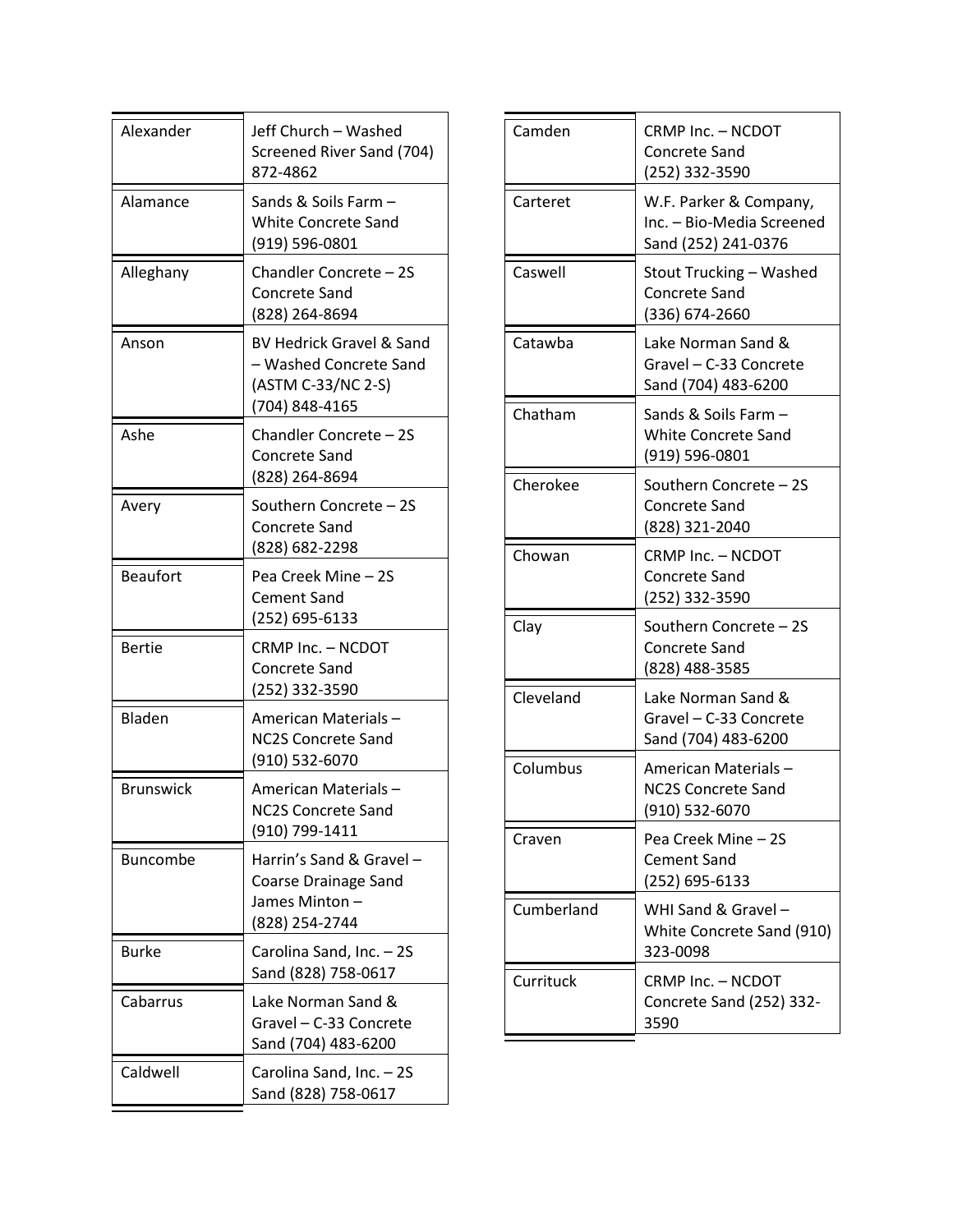| Dare      | <b>Earth Resources</b><br>Landscaping Materials-<br>2S Concrete Sand<br>(252) 261-4488 |
|-----------|----------------------------------------------------------------------------------------|
| Davidson  | Stout Trucking - Washed<br><b>Concrete Sand</b><br>(336) 674-2660                      |
| Davie     | Jeff Church - Washed<br><b>Screened River Sand</b><br>(704) 872-4862                   |
| Duplin    | Riverside Sand Co. -<br><b>Washed Concrete Sand</b><br>(910) 285-5711                  |
| Durham    | Sands & Soils Farm -<br><b>White Concrete Sand</b><br>(919) 596-0801                   |
| Edgecombe | Pea Creek Mine - 2S<br><b>Cement Sand</b><br>(252) 695-6133                            |
| Forsyth   | <b>Black Sand Company</b><br><b>Screened River Sand</b><br>(336) 788-6411              |
| Franklin  | Wade Moore Equipment<br>Company - 2S Sand<br>(919) 496-3794                            |
| Gaston    | Lake Norman Sand &<br>Gravel - C-33 Concrete<br>Sand (704) 483-6200                    |
| Gates     | CRMP Inc. - NCDOT<br>Concrete Sand<br>(252) 332-3590                                   |
| Graham    | Southern Concrete - 2S<br>Concrete Sand<br>(828) 488-3585                              |
| Granville | <b>Greystone Concrete</b><br>Products - Concrete Sand<br>(252) 438-5144                |
| Greene    | Best Sand & Gravel Inc. -<br>2S Sand<br>(919) 778-3252                                 |

| Halifax   | CRMP Inc. - NCDOT<br>Concrete Sand<br>(252) 585-1777                                        |
|-----------|---------------------------------------------------------------------------------------------|
| Harnett   | Elliot Sand & Gravel:<br>Hanson Aggregates - NC2S<br><b>Concrete Sand</b><br>(910) 897-8957 |
| Haywood   | Harrin's Sand & Gravel-<br>Coarse Drainage Sand Jeff<br>Rice - (828) 778-5732               |
| Henderson | Southern Concrete - 2S<br><b>Concrete Sand</b><br>(828) 692-6517                            |
|           | Harrin's Sand & Gravel -<br><b>Coarse Drainage Sand</b><br>James Minton-<br>(828) 254-2744  |
| Hertford  | CRMP Inc. - NCDOT<br>Concrete Sand<br>(252) 332-3590                                        |
| Hoke      | WHI Sand & Gravel -<br><b>White Concrete Sand</b><br>(910) 323-0098                         |
| Hyde      | <b>Earth Resources</b><br>Landscaping Materials-<br>2S Concrete Sand<br>(252) 261-4488      |
| Iredell   | Jeff Church - Washed<br><b>Screened River Sand</b><br>(704) 872-4862                        |
| Jackson   | Southern Concrete - 2S<br><b>Concrete Sand</b><br>(828) 488-3585                            |
| Johnston  | Elliot Sand & Gravel:<br>Hanson Aggregates - NC2S<br><b>Concrete Sand</b><br>(910) 897-8957 |
| Jones     | Best Sand & Gravel Inc. -<br>2S Sand (919) 778-3252                                         |
| Lee       | Norman Sand Co. - C33<br><b>Concrete Sand</b><br>(910) 974-4409                             |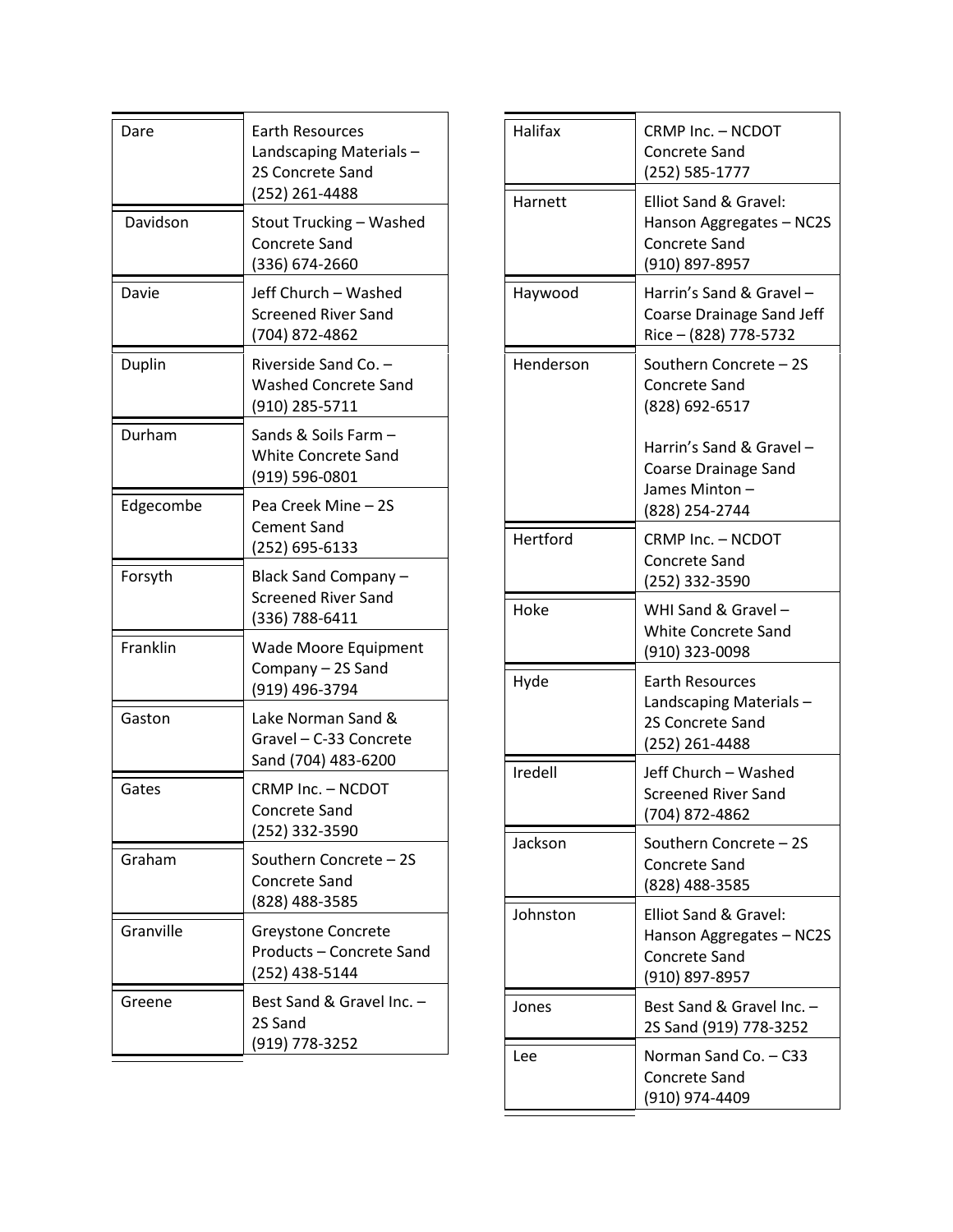| Lenoir       | Best Sand & Gravel Inc. -<br>2S Sand (919) 778-3252                           |
|--------------|-------------------------------------------------------------------------------|
| Lincoln      | Lake Norman Sand &<br>Gravel - C-33 Concrete<br>Sand (704) 483-6200           |
| Macon        | Southern Concrete - 2S<br><b>Concrete Sand</b><br>(828) 488-3585              |
|              | Tony Shuler Grading and<br>Mulch (828) 369-0731                               |
| Madison      | Harrin's Sand & Gravel-<br>Coarse Drainage Sand Jeff<br>Rice – (828) 778-5732 |
| Martin       | Pea Creek Mine - 2S<br><b>Cement Sand</b><br>(252) 695-6133                   |
| McDowell     | Carolina Sand, Inc. - 2S<br>Sand (828) 758-0617                               |
| Mecklenburg  | Stevenson-Weir Inc.<br>C33/Concrete Sand<br>(704) 283-2613                    |
| Mitchell     | Southern Concrete - 2S<br><b>Concrete Sand</b><br>(828) 682-2298              |
| Montgomery   | Norman Sand Co. - C33<br><b>Concrete Sand</b><br>(910) 974-4409               |
| Moore        | Norman Sand Co. - C33<br>Concrete Sand<br>(910) 974-4409                      |
| Nash         | <b>Wade Moore Equipment</b><br>Company - 2S Sand<br>(919) 496-3794            |
| New Hanover  | <b>American Materials -</b><br><b>NC2S Concrete Sand</b><br>(910) 799-1411    |
| Northhampton | CRMP Inc. - NCDOT<br><b>Concrete Sand</b><br>(252) 585-1777                   |

| Onslow     | Riverside Sand Co. -<br><b>Washed Concrete Sand</b><br>(910) 285-5711                      |
|------------|--------------------------------------------------------------------------------------------|
| Orange     | Sands & Soils Farm -<br><b>White Concrete Sand</b><br>(919) 596-0801                       |
| Pamlico    | Pea Creek Mine - 2S<br><b>Cement Sand</b><br>(252) 695-6133                                |
| Pasquotank | Pea Creek Mine - 2S<br><b>Cement Sand</b><br>(252) 695-6133                                |
| Pender     | American Materials –<br><b>NC2S Concrete Sand</b><br>(910) 799-1411                        |
| Perquiman  | CRMP Inc. - NCDOT<br>Concrete Sand<br>(252) 332-3590                                       |
| Person     | Sands & Soils Farm -<br><b>White Concrete Sand</b><br>(919) 596-0801                       |
| Pitt       | Pea Creek Mine - 2S<br><b>Cement Sand</b><br>(252) 695-6133                                |
| Polk       | Southern Concrete - 2S<br>Concrete Sand (828) 692-<br>6517                                 |
|            | Harrin's Sand & Gravel-<br><b>Coarse Drainage Sand</b><br>James Minton –<br>(828) 254-2744 |
| Randolph   | Stout Trucking - Washed<br><b>Concrete Sand</b><br>(336) 674-2660                          |
| Richmond   | Norman Sand Co. - C33<br>Concrete Sand<br>(910) 974-4409                                   |
| Robeson    | WHI Sand & Gravel -<br><b>White Concrete Sand</b><br>(910) 323-0098                        |